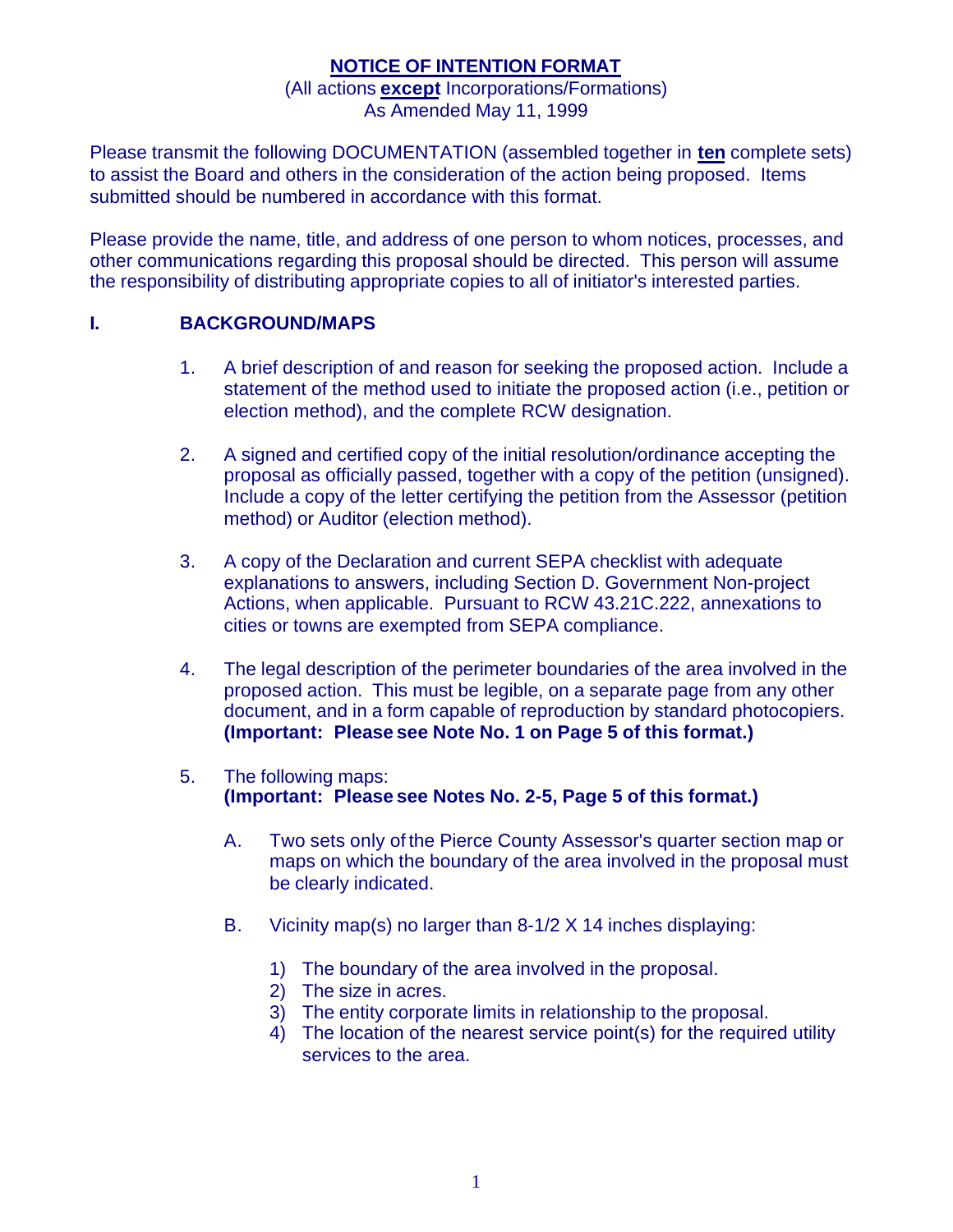- 5) Major physical features such as bodies of water, major streets and highways.
- 6) The boundaries of all cities or special purpose districts (to include [if applicable] any water, sewer, fire, school, or library district) having jurisdiction in or near the proposal. Include all utility districts whose comprehensive plans include all or any part of the proposal, even if only in a planning area.
- 7) If a boundary service agreement has been formalized between two or more jurisdictions, that service line should be shown with the appropriate entity noted in each service area.
- 8) Tax lot(s) that will be divided by the proposed boundaries should be shown on an attached detailed map.

**Note: This map must be legible and reproducible on non-color photocopiers (i.e., no color coding will be acceptable.) Surrounding streets must be clearly marked. If necessary for clarity, submit more than one map. For example, a second map might be required to display sewer district boundaries, a third map, water district boundaries IF there is more than one purveyor within one-half mile of the proposal. If a proposal lies entirely within any service district, such as a school district, you might simply note it.**

# **II. FACTORS THE BOARD MUST CONSIDER**

Entities should respond to the following elements regarding this proposal with sufficient information for the Board's understanding. These elements relate to the factors the Board must consider as outlined in RCW 36.93.170 (attached).

#### **1. Overview**

- A. Population of proposal; what percentage is that to existing entity?
- B. Territory (number of acres)<br>C. Population density
- **Population density**
- D. Assessed valuation

## **2. Land Use**

- A. Existing
- B. Proposed: immediate or long-range

## **3. Comprehensive Plans/Franchise(s)**

- A. Pierce County Comprehensive Plan/Ordinances
	- 1) What comprehensive plan policies specifically support this proposal?
	- 2) Which community plan (adopted or proposed) governs this proposal?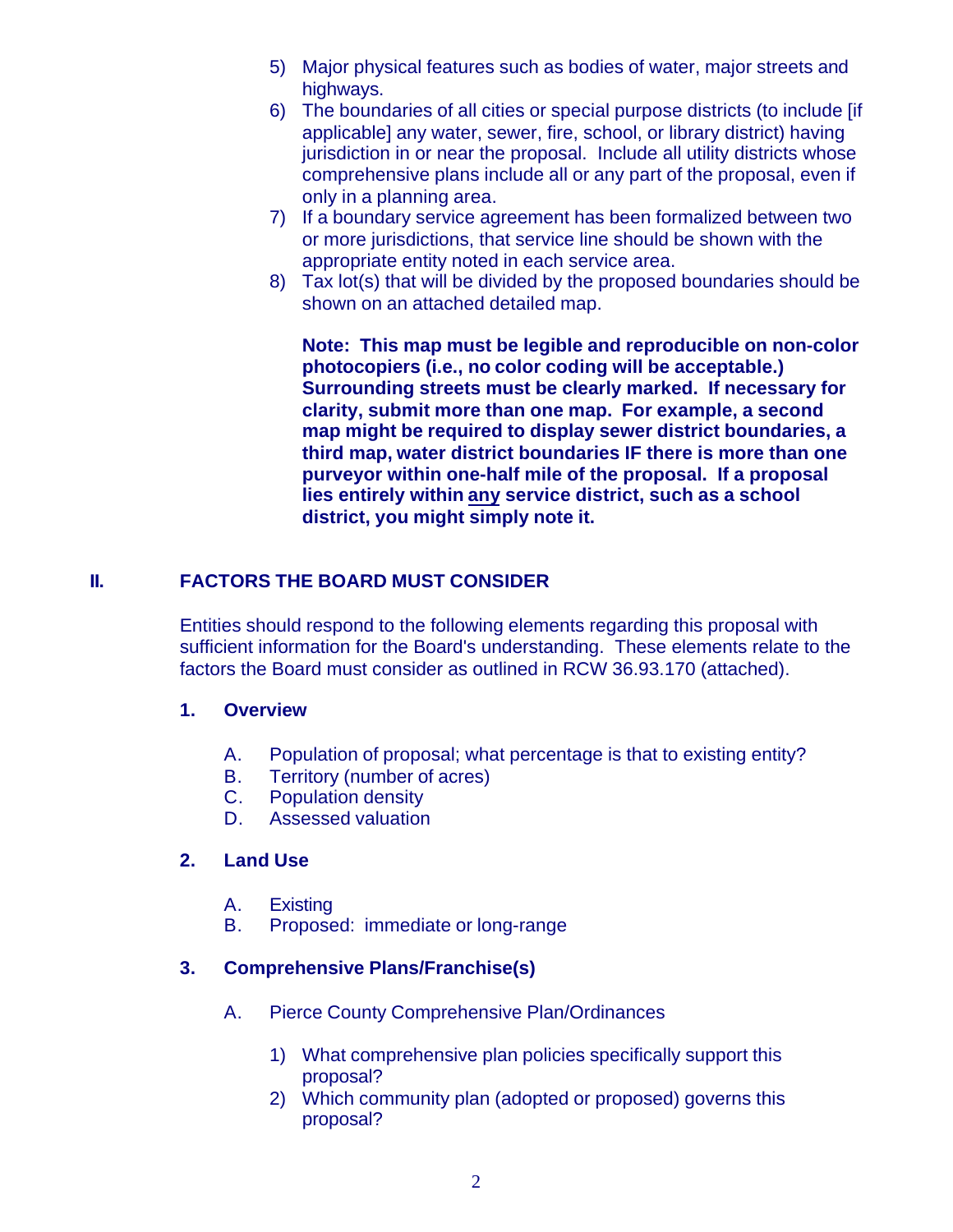- 3) What is the adopted plan classification/zoning? (Please include number of lots permitted under this classification.)
- B. Proponent's Comprehensive Plan/Franchise
	- 1) Is this proposal in your adopted Comprehensive Plan, or will a plan amendment be required? If so, when will that amendment be completed?
	- 2) When was your Comprehensive Plan approved?
	- 3) Is a franchise required to provide service to this area?
	- 4) Has this area been the subject of a Pre-Annexation Zoning Agreement? If so, please enclose a signed copy of the agreement.
	- 5) What is the proposed land use designation in your adopted Comprehensive Plan? When were your proposed zoning regulations adopted?

#### **4. Planning data (please respond to only those questions which are relevant to the proposal)**

- A. Revenues/Expenditures
	- 1) Estimate City expenditures
	- 2) Estimate City revenues to be gained
	- 3) Estimate County revenues lost
	- 4) Estimate County expenditure reduction
	- 5) Estimate fire district revenue lost
	- 6) Estimate fire district expenditure reduction
- B. Services (following approval)
	- 1) Water (Current provider? Who will provide following approval? **See Note 6, page 5**)
		- a) Directly or by contract?
		- b) Storage location(s), capacity?
		- c) Mains to serve the area (diameter; location)?
		- d) Pressure station location and measured flow?
		- e) Capacity available (amount)?
		- f) Water source (wells, Tacoma, etc.)?
		- g) Financing of proposed service (LID, ULID, Developer Extension, etc.)?
	- 2) Sewer (Current provider? Who will provide following approval? **See Note 6, Page 5**)
		- a) Directly or by contract?
		- b) Mains to service the area (diameter, location)?
		- c) Gravity or Lift Station required?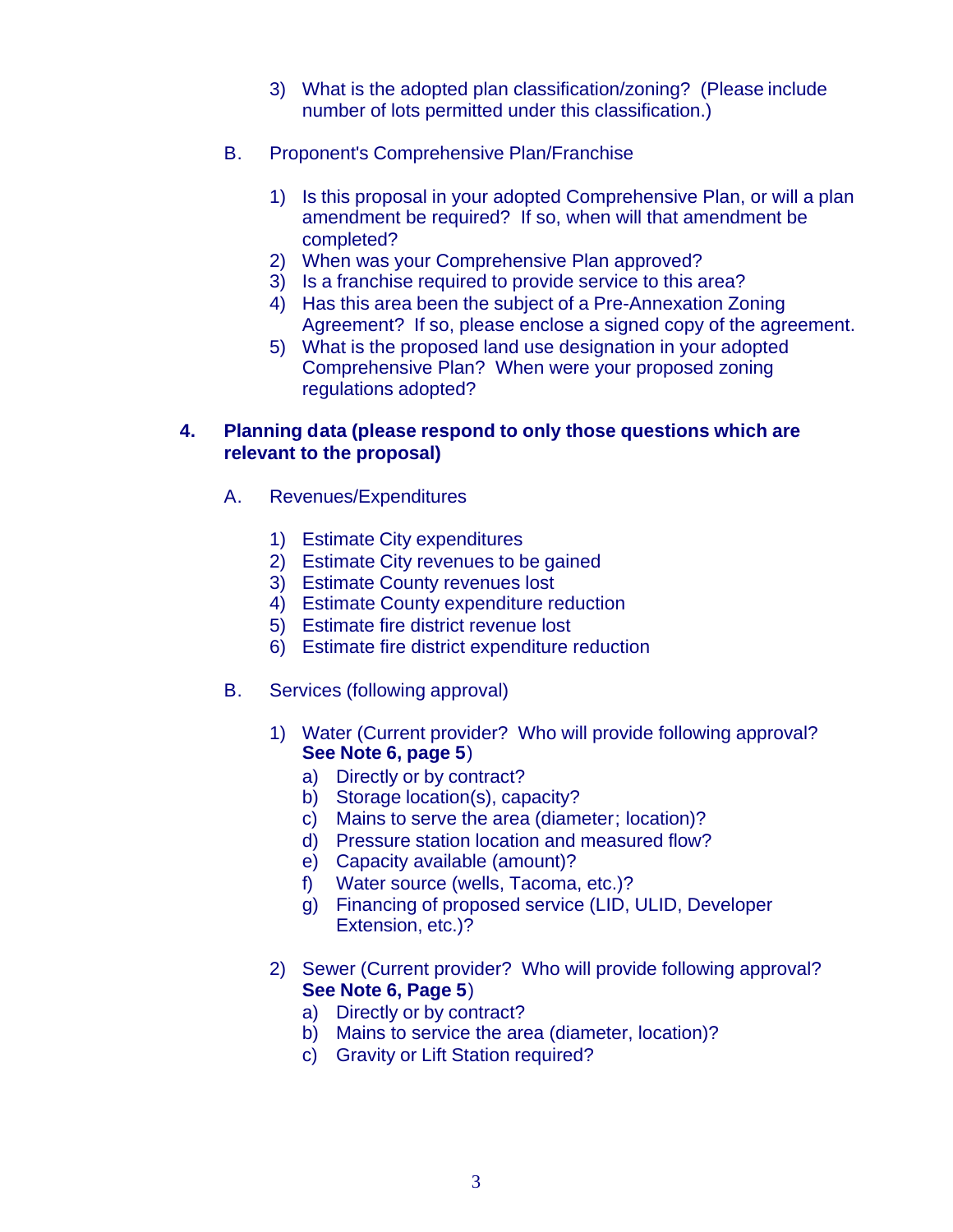- d) Disposal (city or district treatment plant)?
- e) Capacity available (amount)?
- 3) Fire service (Current provider? Who will provide following approval?)
	- a) Nearest station(s)?
	- b) Response time?
	- c) Are they fully manned? How many part time and full time personnel?
	- d) Major equipment at station location (including type and number of emergency vehicles)?
	- e) How many fully certified EMT/D-Fib personnel do you have?
	- f) What fire rating applies?
	- g) Source of dispatch?
- C. Environmental
	- 1) Expected impact of the proposal to adjacent roads.
	- 2) Expected impact of the proposal on air quality.
	- 3) Expected impact of the proposal on the school district.
	- 4) Does the area under consideration contain "critical areas" (floodplain, wetland, steep slope, wildlife habitat area, etc.) as defined under the Growth Management Act?

### **5. General**

- A. In case of extensions of services, has an annexation agreement been required? If so, please attach a recorded copy of this agreement.
- B. Describe the topography and natural boundaries of the proposal.
- C. How much growth has been projected for this area during the next ten (10) year period? What source is the basis for this projection?
- D. Describe any other municipal or community services relevant to this proposal.
- E. Describe briefly any delay in implementing service delivery to the area.
- F. Briefly state your evaluation of the present adequacy, cost, or rates of service to the area and how you see future needs and costs increasing. Is there any other alternative source available for such service(s)?
- G. Enclose the required filing fee of \$50.00.

## **III. OBJECTIVES**

Describe how this proposal meets the objectives of RCW 36.93.180 (attached). Give your reasons for each of the objectives chosen.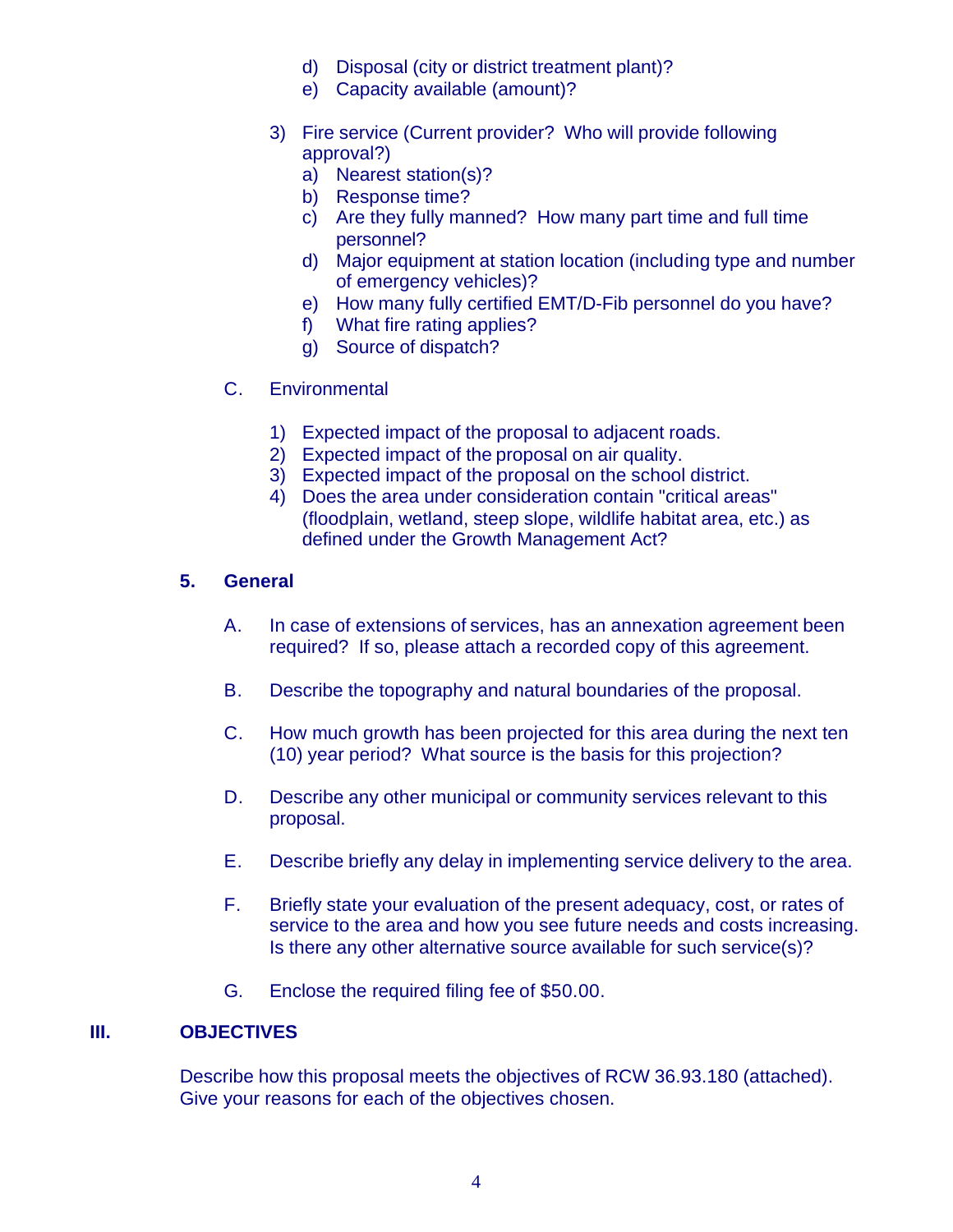### \*\*NOTES\*\*

- 1. Submittal of legal descriptions for checking with the Chief Clerk of the Board prior to filing a notice of intention can save time in that errors can be corrected at that point without delaying any time on processing the notice. For assistance in this, please call the Chief Clerk at (253) 798-7156. The office is at 2401 South 35th Street, Tacoma, WA 98409.
- 2. The scale on any vicinity map must be adequate to permit anyone to locate the proposal when driving to the area. In cases of overlapping governmental jurisdictions, please prepare more than one map to indicate all affected units of government. Where boundaries are contiguous or difficult to define, crosshatch or tape with engineering tape so there is no question of identification. (However, see 3 below.)
- 3. Assessor's maps must be marked in a manner that does **not make details impossible to read.** For this reason, use opaque tape or felt tip pens. Do **not** use engineering tape on these maps.
- 4. All vicinity maps must be suitable for reproduction, **and no more than a second generation copy. Any proposal submitted with inadequate maps will be returned to the filing entity without processing.**
- 5. Any questions regarding maps, including alternatives to requirements, should be directed to the Boundary Review Board Staff. The Board may accept a map other than an Assessor's map(s). Please inquire if the use of Assessor's map(s) is impractical.
- 6. Proposed action(s) from those entities providing both sewer and water service must state clearly whether this proposal is for water service, sewer service, or both.